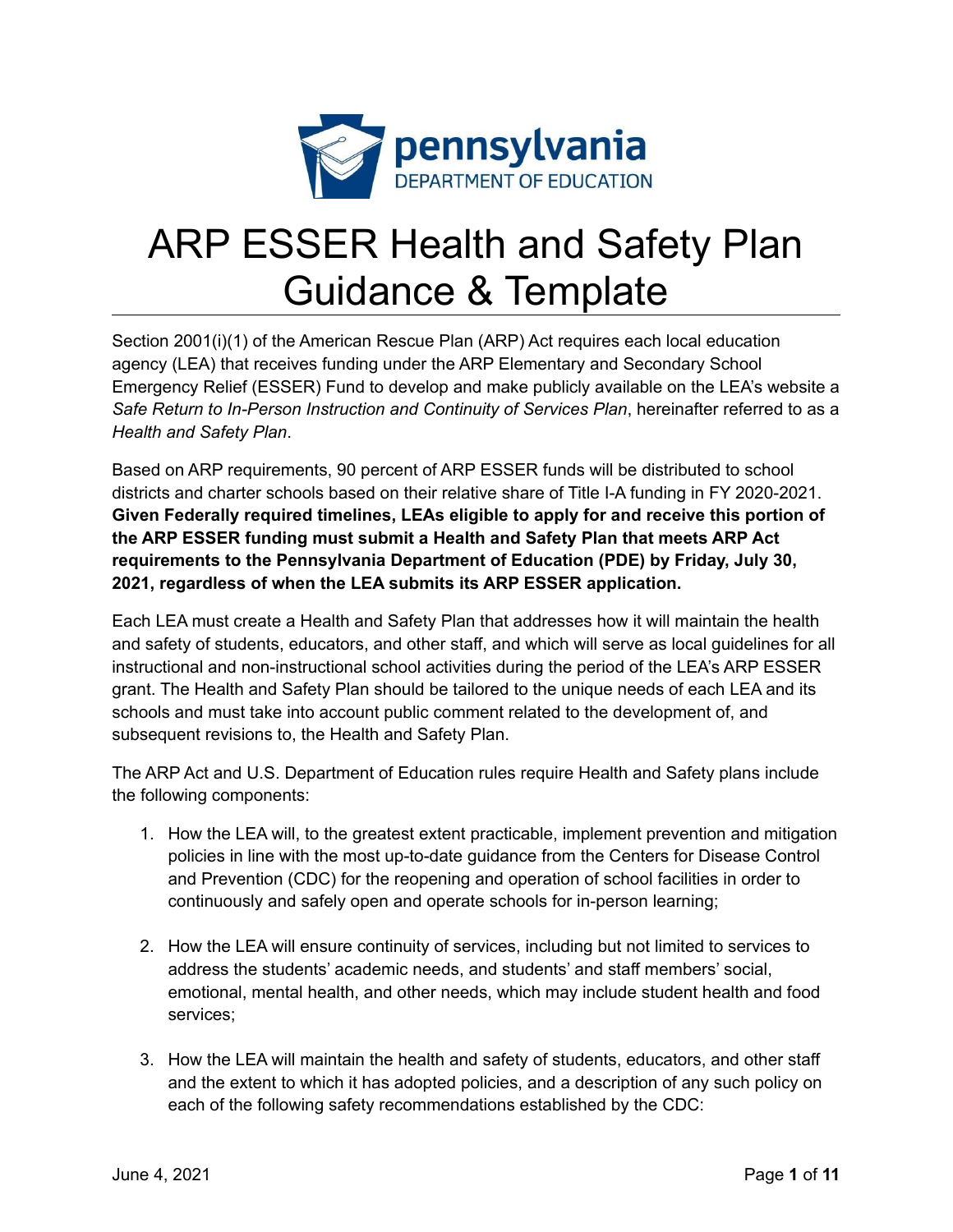- a. Universal and correct wearing of [masks](https://www.cdc.gov/coronavirus/2019-ncov/prevent-getting-sick/cloth-face-cover-guidance.html?CDC_AA_refVal=https%3A%2F%2Fwww.cdc.gov%2Fcoronavirus%2F2019-ncov%2Fcommunity%2Fschools-childcare%2Fcloth-face-cover.html);
- b. Modifying facilities to allow for physical [distancing](https://www.cdc.gov/coronavirus/2019-ncov/prevent-getting-sick/social-distancing.html) (e.g., use of cohorts/podding);
- c. [Handwashing](https://www.cdc.gov/handwashing/when-how-handwashing.html) and respiratory etiquette;
- d. [Cleaning](https://www.cdc.gov/coronavirus/2019-ncov/community/clean-disinfect/index.html) and maintaining healthy facilities, including improving [ventilation](https://www.cdc.gov/coronavirus/2019-ncov/community/schools-childcare/ventilation.html);
- e. [Contact](https://www.cdc.gov/coronavirus/2019-ncov/php/contact-tracing/contact-tracing-resources.html?CDC_AA_refVal=https%3A%2F%2Fwww.cdc.gov%2Fcoronavirus%2F2019-ncov%2Fphp%2Fopen-america%2Fcontact-tracing-resources.html) tracing in combination with [isolation](https://www.cdc.gov/coronavirus/2019-ncov/if-you-are-sick/isolation.html) and [quarantine](https://www.cdc.gov/coronavirus/2019-ncov/if-you-are-sick/quarantine.html), in collaboration with State and local health departments;
- f. [Diagnostic](https://www.cdc.gov/coronavirus/2019-ncov/lab/pooling-procedures.html) and screening testing;
- g. Efforts to provide COVID-19 vaccinations to school [communities;](https://www.cdc.gov/coronavirus/2019-ncov/vaccines/toolkits/schools-childcare.html)
- h. Appropriate accommodations for children with disabilities with respect to health and safety policies; and
- i. Coordination with state and local health officials.

The LEA's Health and Safety Plan must be approved by its governing body and posted on the LEA's publicly available website by July 30, 2021.\* The ARP Act requires LEAs to post their Health and Safety Plans online in a language that parents/caregivers can understand, or, if it is not practicable to provide written translations to an individual with limited English proficiency, be orally translated. The plan also must be provided in an alternative format accessible, upon request, by a parent who is an individual with a disability as defined by the Americans with Disabilities Act.

Each LEA will upload in the eGrants system its updated Health and Safety Plan and webpage URL where the plan is located on the LEA's publicly available website.

The ARP Act requires LEAs to review their Health and Safety Plans at least every six months during the period of the LEA's ARP ESSER grant. LEAs also must review and update their plans whenever there are significant changes to the CDC recommendations for K-12 schools. Like the development of the plan, all revisions must be informed by community input and reviewed and approved by the governing body prior to posting on the LEA's publicly available website.

LEAs may use the template to revise their current Health and Safety Plans to meet ARP requirements and ensure all stakeholders are fully informed of the LEA's plan to safely resume instructional and non-instructional school activities, including in-person learning, for the current school year. An LEA may use a different plan template or format provided it includes all the elements required by the ARP Act, as listed above.

\* The July 30 deadline applies only to school districts and charter schools that received federal Title I-A funds in FY 2020-2021 and intend to apply for and receive ARP ESSER funding.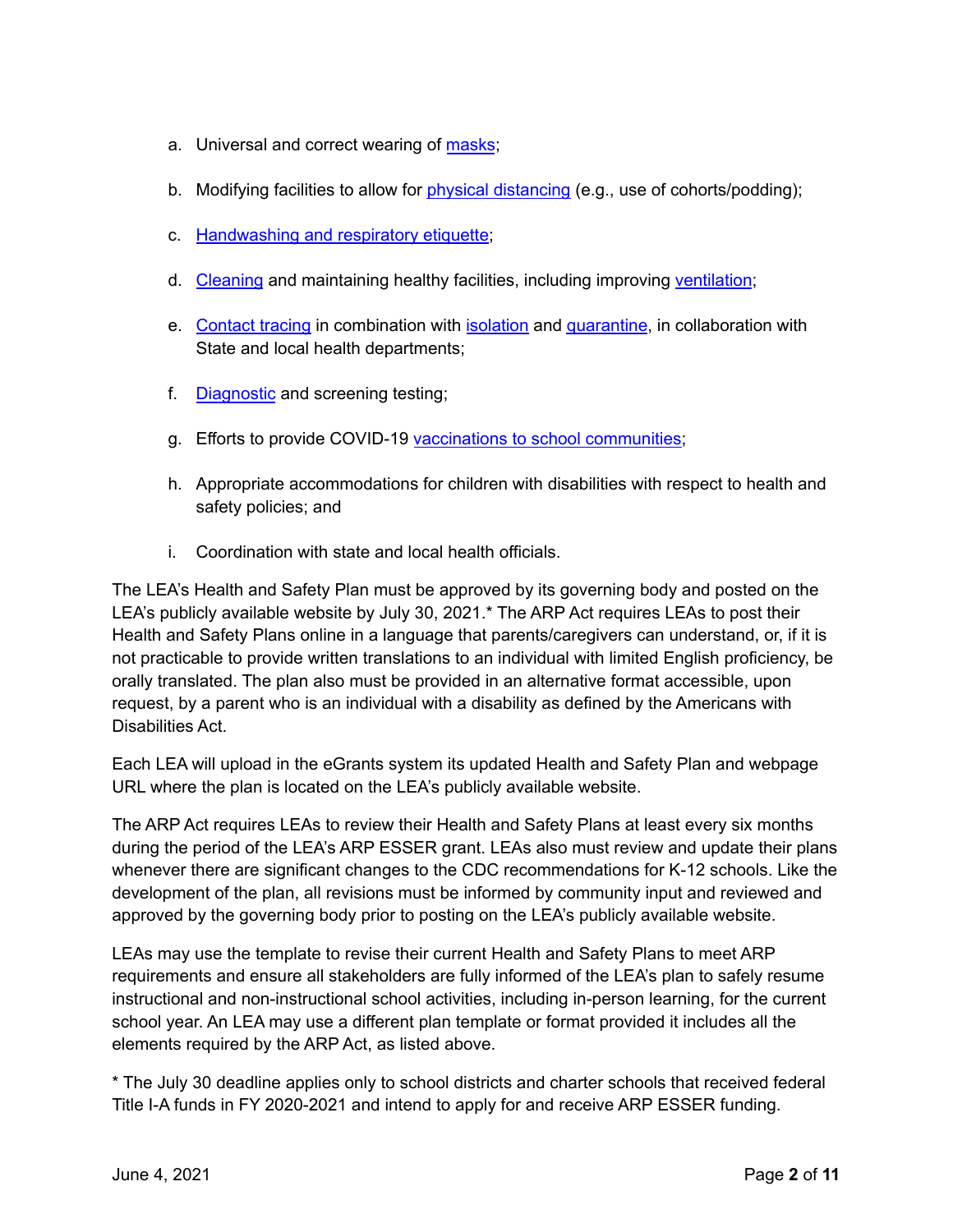## **Additional Resources**

LEAs are advised to review the following resources when developing their Health and Safety Plans:

- CDC K-12 School [Operational](https://www.cdc.gov/coronavirus/2019-ncov/community/schools-childcare/operation-strategy.html?CDC_AA_refVal=https%3A%2F%2Fwww.cdc.gov%2Fcoronavirus%2F2019-ncov%2Fcommunity%2Fschools-childcare%2Fschools.html) Strategy
- PDE Resources for School [Communities](https://www.education.pa.gov/Schools/safeschools/emergencyplanning/COVID-19/Pages/default.aspx) During COVID-19
- PDE Roadmap for [Education](https://www.education.pa.gov/Schools/safeschools/emergencyplanning/COVID-19/SchoolReopeningGuidance/ReopeningPreKto12/CreatingEquitableSchoolSystems/Pages/default.aspx) Leaders
- PDE [Accelerated](https://www.education.pa.gov/Schools/safeschools/emergencyplanning/COVID-19/SchoolReopeningGuidance/ReopeningPreKto12/CreatingEquitableSchoolSystems/AcceleratedLearning/Pages/default.aspx) Learning Thorough an Integrated System of Support
- PA Department of Health COVID-19 in [Pennsylvania](https://www.health.pa.gov/topics/disease/coronavirus/Pages/Coronavirus.aspx)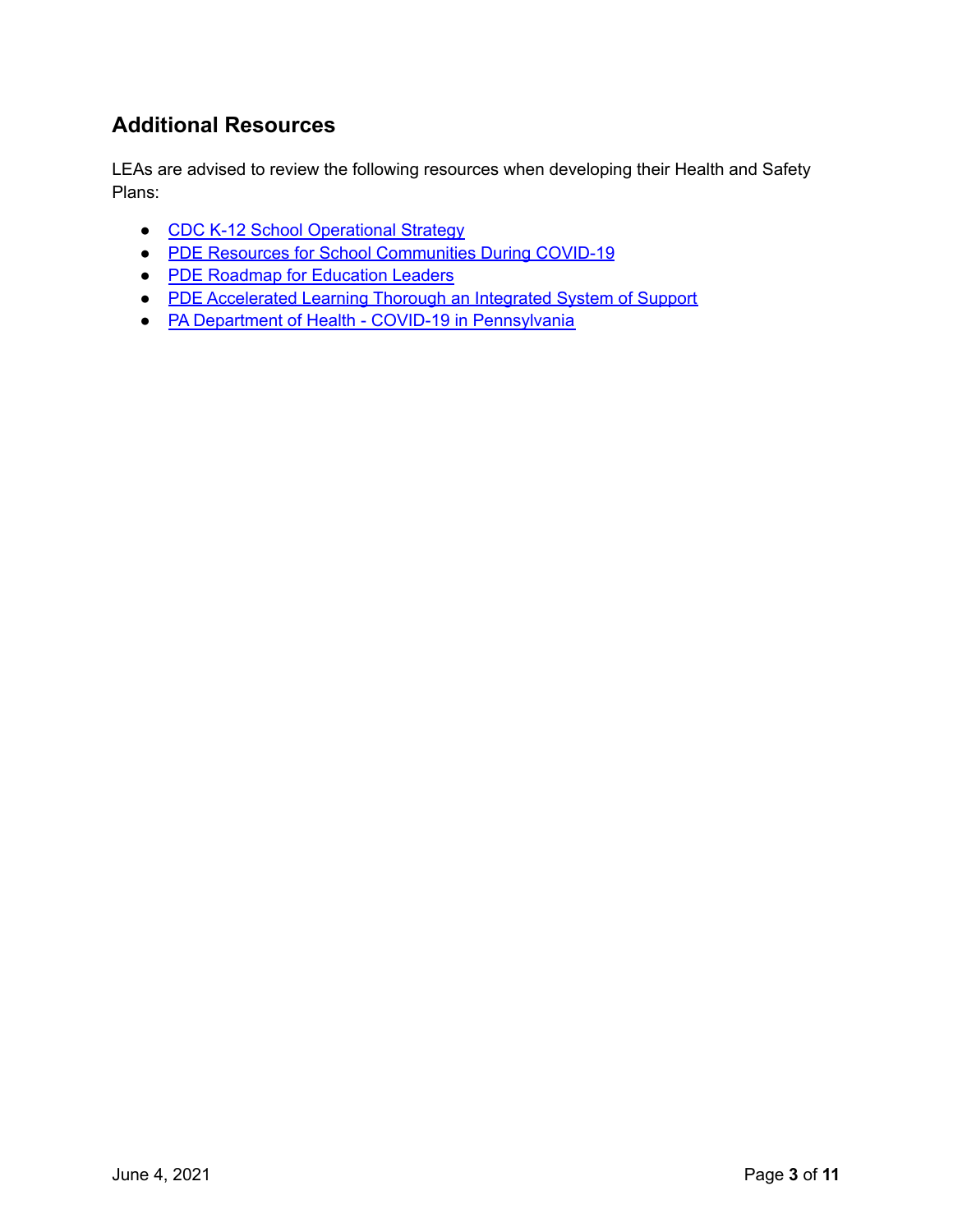## **Health and Safety Plan Summary: FOREST AREA SCHOOL DISTRICT**

### **Initial Effective Date: August 19, 2021**

#### **Date of Last Review: February 16, 2022**

#### **Date of Last Revision: February 16, 2022**

**1.** How will the LEA, to the greatest extent practicable, support prevention and mitigation policies in line with the most up-to-date guidance from the CDC for the reopening and operation of school facilities in order to continuously and safely open and operate schools for in-person learning?

**Forest Area School District will evaluate all the guidance from the CDC/PA Department of Health in the local context and make decisions that will allow the schools to open and operate safely while minimizing risk to the school community.**

**School Events -- We are planning to offer school events as usual, but may adapt those for safety. We will consider each event carefully and do our best to promote safety.**

**Visitors to School -- Visitors to school will be asked to follow all protocols that we have in place. Access for visitors may be limited due to COVID conditions in the county and the school buildings.**

**Before Arrival at School -- Parents are asked to complete the Daily Wellness Checklist provided by the school before sending students to school each day. Staff members will also be asked to self-assess each morning and remain at home if they display symptoms.**

**Arrival at School -- We will continue to do temperature checks for students upon arrival at school and ask them to use hand sanitizer prior to entering the building. That gives staff a chance to check on each individual student and ensure that they are feeling well that day.**

**Transportation: Students will be transported in the usual fashion, but students will be seated with family members first and then classmates when possible. Students will maintain the same seats. Buses will be disinfected regularly. Facemasks will be required on buses in compliance with federal mandates.**

2. How will the LEA ensure continuity of services, including but not limited to services to address the students' academic needs, and students' and staff members' social, emotional, mental health, and other needs, which may include student health and food services?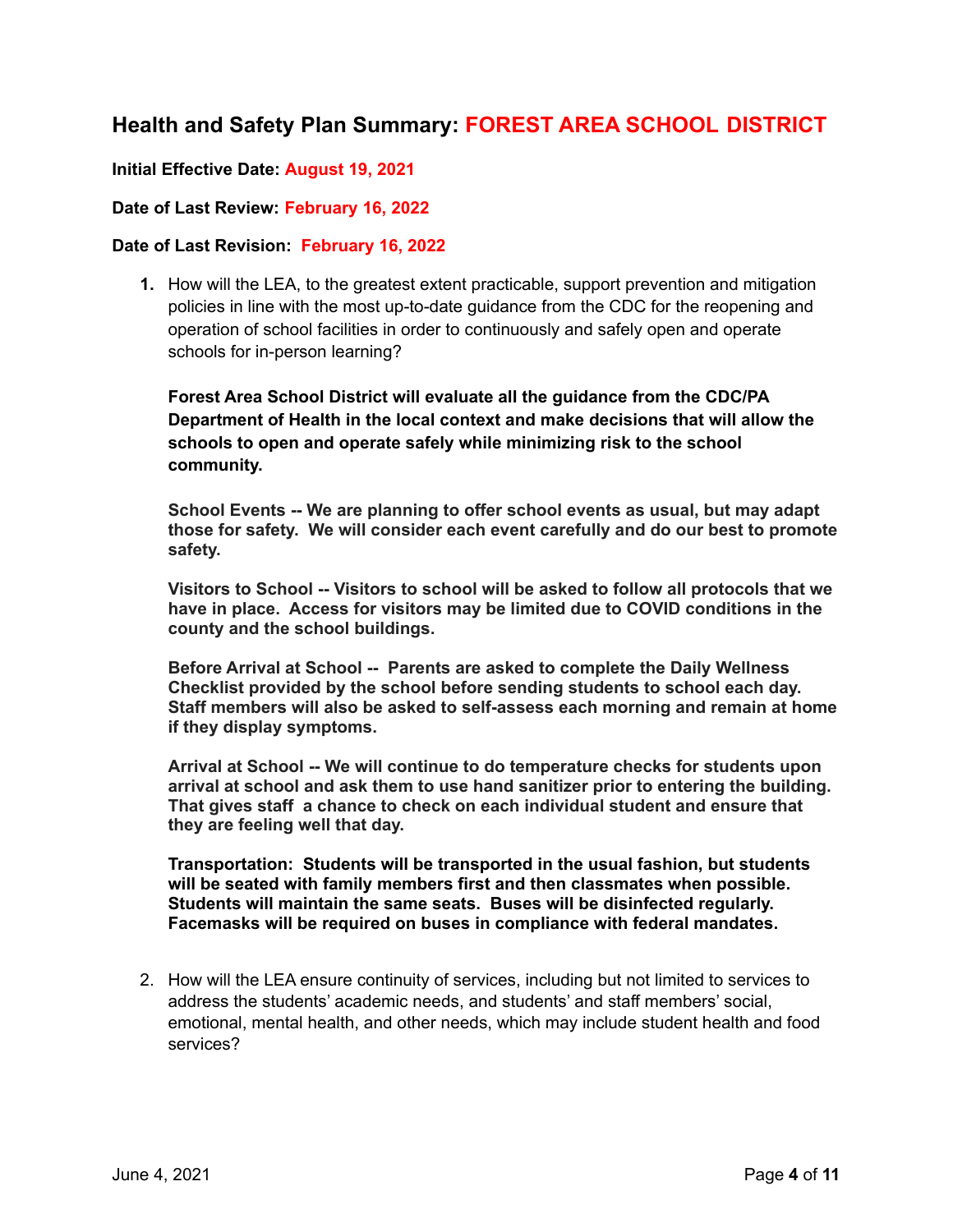**Academic: All students have been provided with a Chromebook and will have access to hotspots and other technology supports to ensure access where it is available. We will also continue to provide access to our network in the parking lots where students can come to upload new assignments and download completed assignments if remote instruction is required. We are not planning to allow live streaming from home as a parental choice for full time education. If a student will be out of school for medical reasons for more than five school days, we may offer a live streaming option. We will offer full-time in-person attendance and we do have a district cyber option for parents who are concerned about having their child in school full-time. We will use live streaming if there is a need to close a school building because of COVID cases or if the Department of Health recommends closing schools for a longer period of time.**

**Social, Emotional and Mental Health Needs: Our Student Assistance Program (SAP) will continue to operate as usual whether we are remote or virtual. Students will receive assessments and referrals to appropriate services to meet their needs. We had one social worker and one school counselor on staff last year. We will be adding an additional counselor at the elementary and middle levels so that we have the opportunity to provide services such as mental health groups, strengthen our character education and provide interventions as needed. We also will continue to offer outpatient counseling services onsite for students who require those services.**

**With regard to staff, we continue to offer an Employee Assistance Program (EAP). We touch base with staff regularly and provide support and relief from extra stressors when possible.**

**Student Health: A certified school nurse is available in each building so that students can be seen regularly by a medical professional who knows them. All of the expected screenings will be offered and our student immunization program is being administered as usual. Dental and vision screenings and services will be provided on schedule. We will continue to operate the health suites allowing for isolation of students presenting with symptoms of COVID. All students and staff will be required to mask prior to entering the health suites to avoid that spread of COVID.**

**Food Services: Food services will be provided under the CEP program for all students while they are in attendance at school. Breakfast will be served as a grab and go and students will eat in their classrooms. Lunch will be served in the cafeteria with appropriate social distancing while students are in line or seated. We offer a weekend backpack program and are considering expanding services to all students if that option is available again this school year. We will continue to provide CACFP as an afterschool option. Regular cleaning of the cafeteria fixtures will occur between uses, so that students will have a sanitized area at which to eat.**

3. Use the table below to explain how the LEA will maintain the health and safety of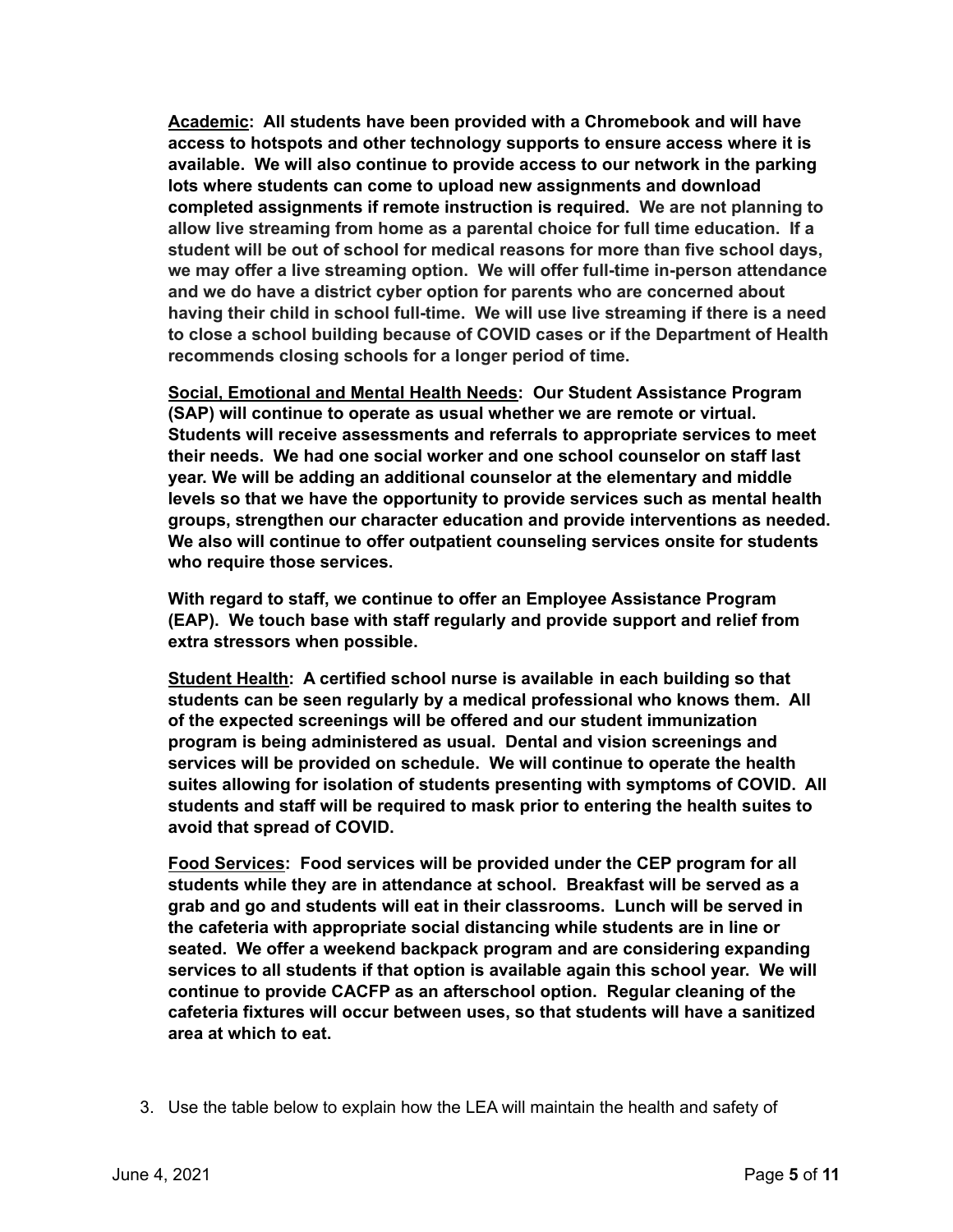students, educators, and other staff and the extent to which it has adopted policies, and a description of any such policy on each of the following safety recommendations established by the CDC.

| <b>ARP ESSER Requirement</b>                  | <b>Strategies, Policies, and Procedures</b>                                                                                                                                                                                                                                                                                                                                                                                                                                                                                                                                           |
|-----------------------------------------------|---------------------------------------------------------------------------------------------------------------------------------------------------------------------------------------------------------------------------------------------------------------------------------------------------------------------------------------------------------------------------------------------------------------------------------------------------------------------------------------------------------------------------------------------------------------------------------------|
| a. Universal and correct wearing of<br>masks; | We will ask teachers to review the proper<br>wearing of masks with students including<br>when they are necessary and when they<br>can be removed safely for eating or<br>breaks.                                                                                                                                                                                                                                                                                                                                                                                                      |
|                                               | Face masks and/or face shields will be<br>recommended, but not required for<br>pre-kindergarten - grade 12.                                                                                                                                                                                                                                                                                                                                                                                                                                                                           |
|                                               | Facemasks will be required if mandated<br>by the Department of Health or if local<br>circumstances warrant them, such as in<br>the case of a high level of community<br>transmission that can be linked to the<br>schools. Facemasks may also be required<br>if an outbreak is identified in a particular<br>building despite the status of the county.<br>Given how quickly changes can occur and<br>the amount of time between Board<br>meetings, the Superintendent is<br>authorized to make decisions as to<br>whether masks are required without the<br>need for Board approval. |
|                                               | The District will require masks (defined as<br>a material covering the nose and mouth of<br>the wearer, excluding face shields) while<br>riding school buses and vans as legally<br>mandated by the CDC's federal Order<br>dated February 1, 2021, issued pursuant<br>to the Public Health Service Act, and<br>requiring the wearing of masks on<br>conveyances and at transportation hubs.<br>This requirement shall cease at such time<br>as said Order either is no longer in effect<br>or is amended to remove the requirement.                                                   |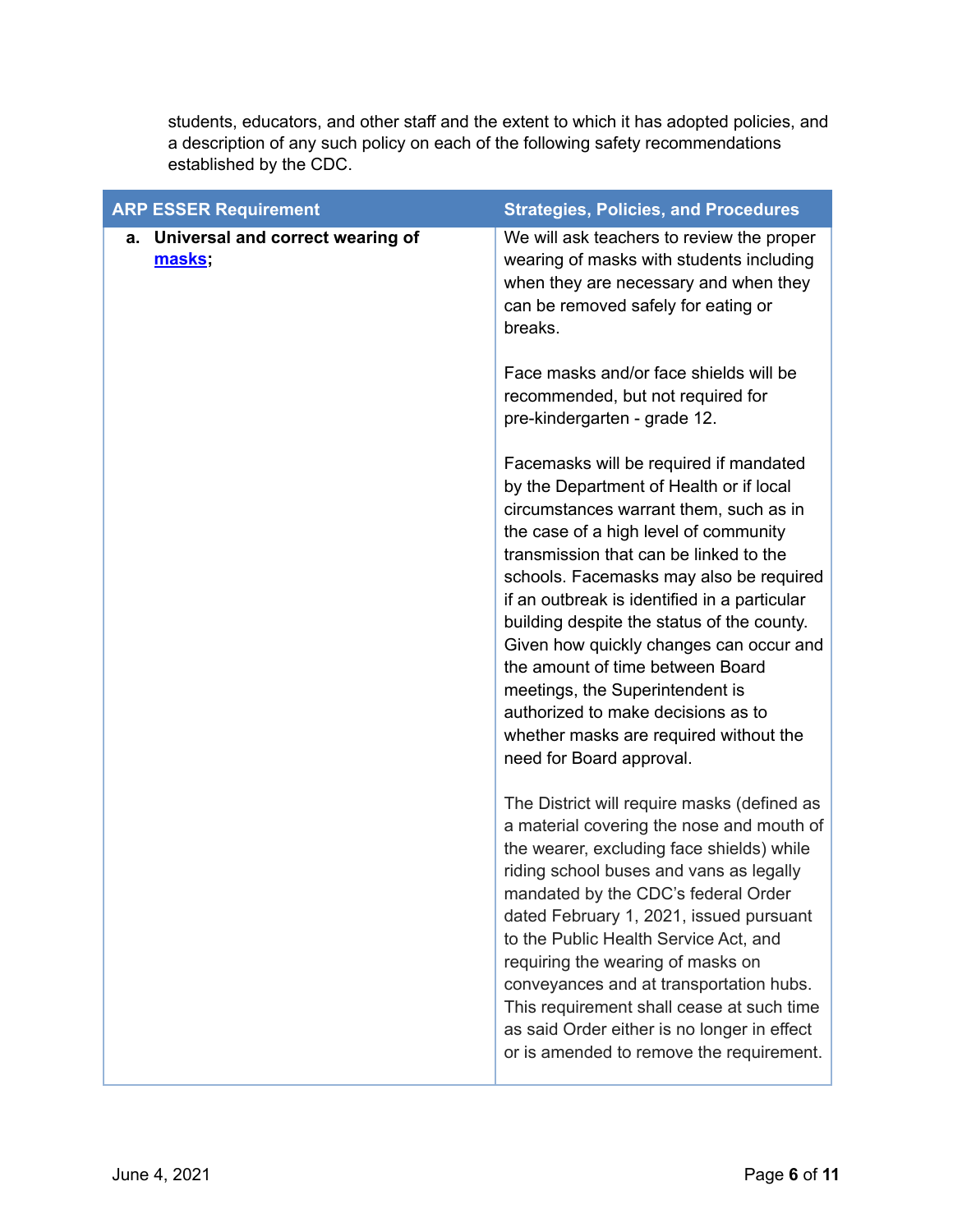| b. Modifying facilities to allow for physical<br>distancing (e.g., use of<br>cohorts/podding);   | Teachers will organize classrooms in<br>ways that will allow for social distancing to<br>the greatest extent possible. Classroom<br>seating will be spread out so that students<br>are 3 - 6 ft apart and hallway traffic will be<br>reduced as much as possible to avoid<br>crowding. Students will be encouraged to<br>social distance in the hallways.                                                                                                                                                                                                                                                                                 |
|--------------------------------------------------------------------------------------------------|-------------------------------------------------------------------------------------------------------------------------------------------------------------------------------------------------------------------------------------------------------------------------------------------------------------------------------------------------------------------------------------------------------------------------------------------------------------------------------------------------------------------------------------------------------------------------------------------------------------------------------------------|
| c. Handwashing and respiratory etiquette;                                                        | Hand sanitizer will be available at various<br>locations throughout the buildings.<br>Students will be instructed by classroom<br>teachers as to procedures for safe and<br>effective handwashing on a periodic<br>basis. Students will also receive<br>instruction on respiratory etiquette when<br>coughing or sneezing.                                                                                                                                                                                                                                                                                                                |
| <b>Cleaning and maintaining healthy</b><br>d.<br>facilities, including improving<br>ventilation; | We are currently involved in a facilities<br>study to help determine how we can<br>improve ventilation in our buildings<br>through physical improvements to the<br>buildings. We have previously looked at<br>fresh air exchangers and other ventilation<br>to ensure that they are operating at peak<br>capacity and will continue to monitor<br>those.                                                                                                                                                                                                                                                                                  |
|                                                                                                  | Cleaning occurs daily and we have<br>additional custodial staff to ensure that we<br>can complete periodic deep cleaning and<br>more cleaning tasks during the day to<br>ensure the safety of students and staff.<br>All custodial staff have been trained in<br>use of necessary cleaning products and<br>understand how to use them most<br>effectively. The additional custodial<br>positions that were created in the<br>2020-2021 school year will be continued<br>for another year allowing buildings to be<br>covered by custodial staff at all times and<br>allowing for periodic deep cleaning in<br>addition to daily cleaning. |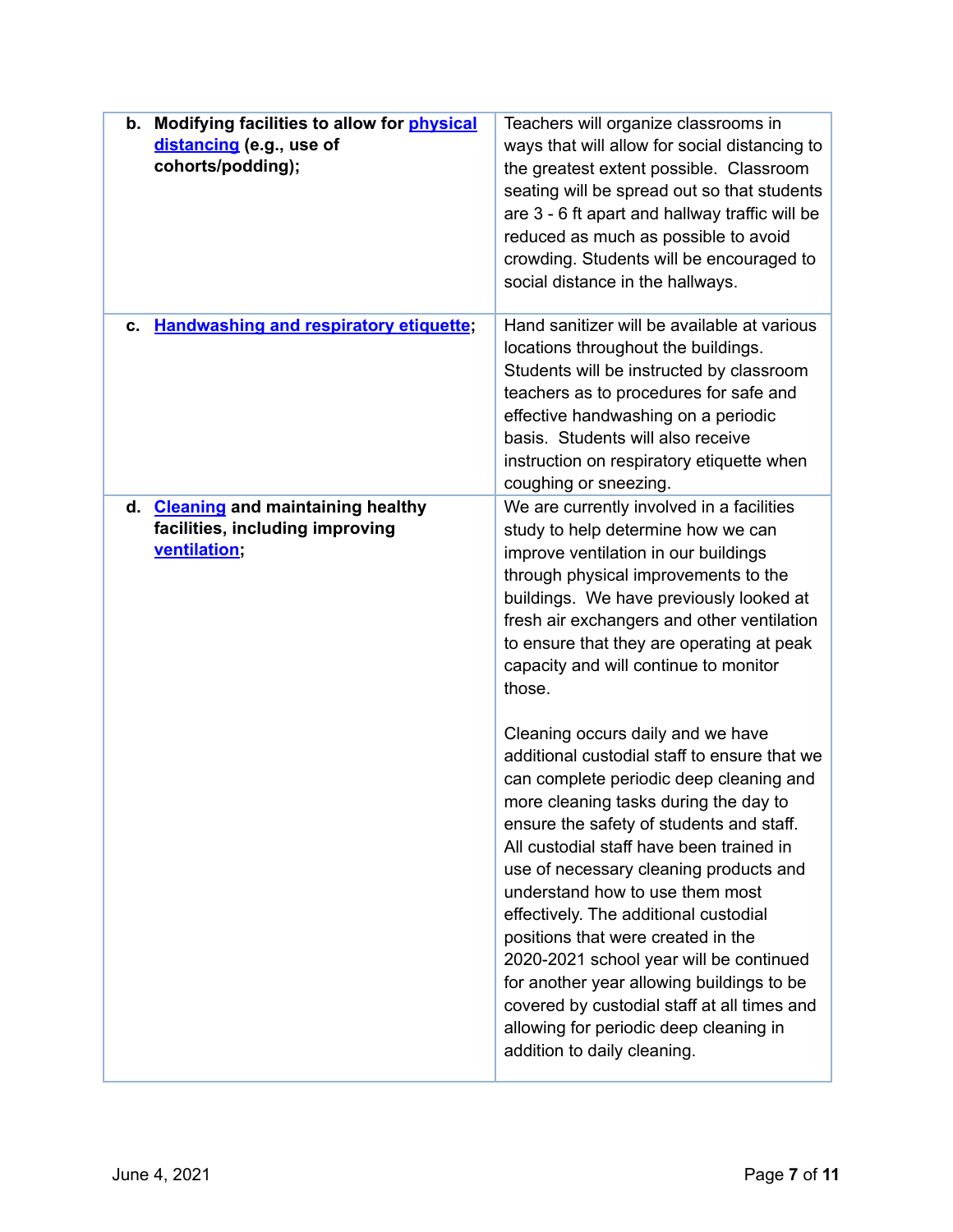| e. Contact tracing in combination with<br>isolation and quarantine, in<br>collaboration with the State and local<br>health departments; | Each case (or possible case) will be<br>handled on an individual basis as each<br>case may have different factors that<br>impact the decision making process.                                                                                                                                                                                                                                                                                                  |
|-----------------------------------------------------------------------------------------------------------------------------------------|----------------------------------------------------------------------------------------------------------------------------------------------------------------------------------------------------------------------------------------------------------------------------------------------------------------------------------------------------------------------------------------------------------------------------------------------------------------|
|                                                                                                                                         | All stakeholders should not come to<br>school and should notify school officials if<br>they have COVID-19 symptoms, are<br>diagnosed with COVID-19 symptoms, are<br>waiting test results, or have been exposed<br>to someone with symptoms or a<br>confirmed case.                                                                                                                                                                                             |
|                                                                                                                                         | If a student or staff member is identified<br>with COVID symptoms while in school or<br>prior to attending school the district will<br>follow the prescribed DOH protocols.                                                                                                                                                                                                                                                                                    |
|                                                                                                                                         | We will immediately separate individuals<br>with symptoms and contact family<br>members immediately.                                                                                                                                                                                                                                                                                                                                                           |
|                                                                                                                                         | Areas used by the sick will be closed off<br>and areas will not be used until after a<br>thorough cleaning/disinfection.                                                                                                                                                                                                                                                                                                                                       |
|                                                                                                                                         | When a student or staff member has been<br>potentially exposed to COVID, the school<br>nurse or other authorized personnel will<br>notify the staff member or the student's<br>parent/guardian. If a student does not<br>have symptoms, they may continue to<br>come to school. The school will work with<br>their parents to monitor their health. If<br>they should become ill, then they will be<br>sent home and required to quarantine as<br>appropriate. |
|                                                                                                                                         | Individuals who are displaying symptoms<br>and are sick will be advised that they<br>should not return to school until they have<br>a physician's excuse and have followed<br>all CDC/DOH guidelines.                                                                                                                                                                                                                                                          |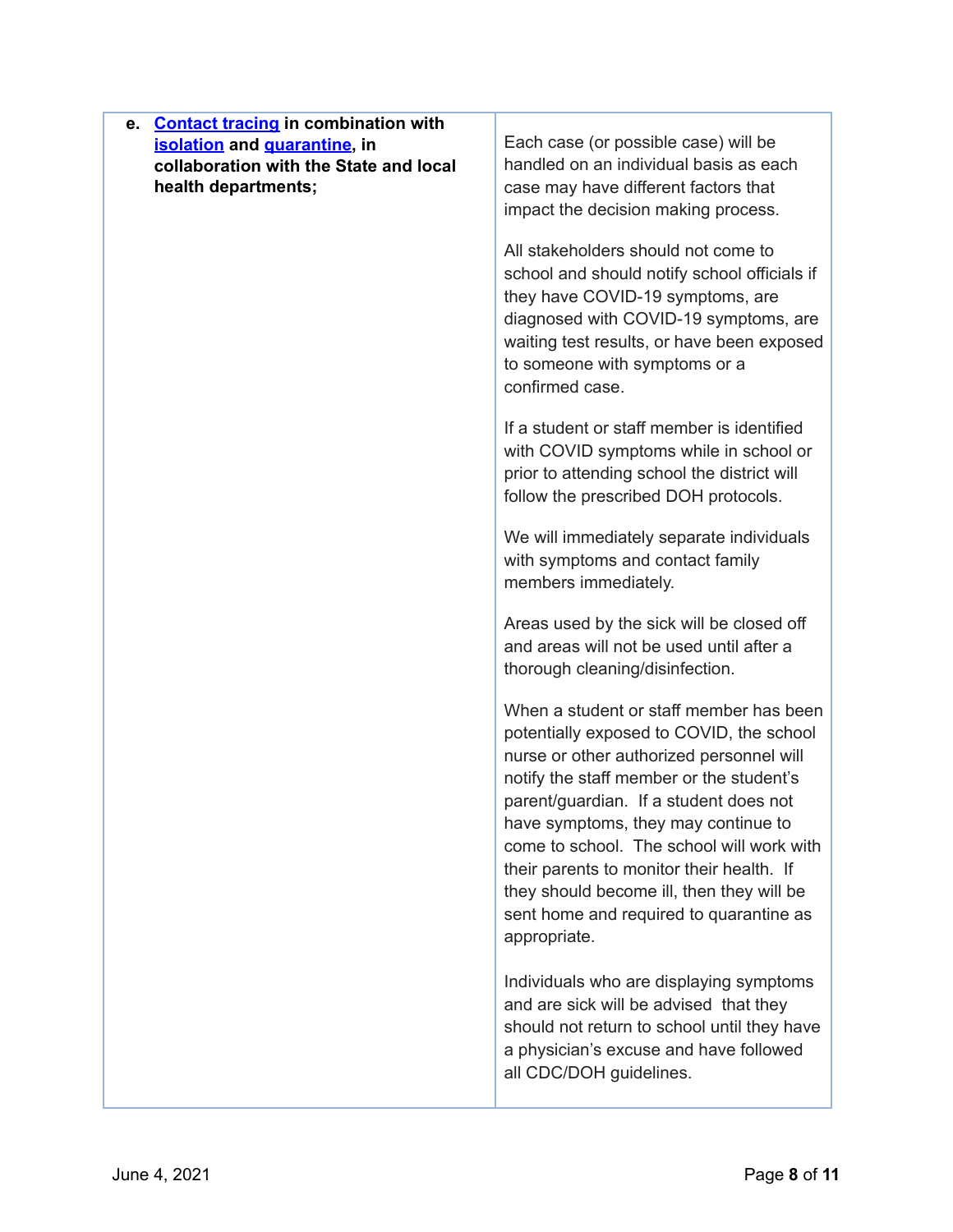|                                                | Students who are identified as household<br>contacts will be still required to quarantine<br>as per existing practices and<br>recommendations.                                                                                                                                                                  |
|------------------------------------------------|-----------------------------------------------------------------------------------------------------------------------------------------------------------------------------------------------------------------------------------------------------------------------------------------------------------------|
|                                                | The health department will guide the<br>school district staff in handling all<br>situations and necessary contact tracing,<br>isolation, and exclusion of ill students and<br>staff, and any further actions needed to<br>contain the spread of COVID-19.                                                       |
|                                                | All new procedures will be evaluated<br>regularly and may be adjusted as needed.<br>Contact tracing will be conducted by staff<br>members who have completed the Johns<br>Hopkins course for contact tracing.<br>Buildings will be closed if necessary to<br>allow time for contact tracing to be<br>completed. |
| f.<br><b>Diagnostic and screening testing;</b> | All individuals should still closely monitor<br>their own symptoms and should stay<br>home if symptomatic.                                                                                                                                                                                                      |
|                                                | It is critically important for employees and<br>students to stay home regardless of<br>whether their symptoms are indicative of<br>COVID, influenza, or other infections that<br>are more commonly transmitted through<br>close personal contact.                                                               |
|                                                | Employees are required to report positive<br>diagnosis of COVID-19 to administration.                                                                                                                                                                                                                           |
|                                                | Parents/Guardians of students are<br>required to report positive diagnosis of<br>COVID-19 to the school nurse.                                                                                                                                                                                                  |
|                                                | We will maintain a list of available<br>locations for diagnostic and screening<br>testing and refer students as needed.                                                                                                                                                                                         |
|                                                | It is not practical for us to conduct testing<br>onsite since we don't really have a good<br>space to dedicate to testing and again<br>because of our high county-wide<br>vaccination rate and our small population.                                                                                            |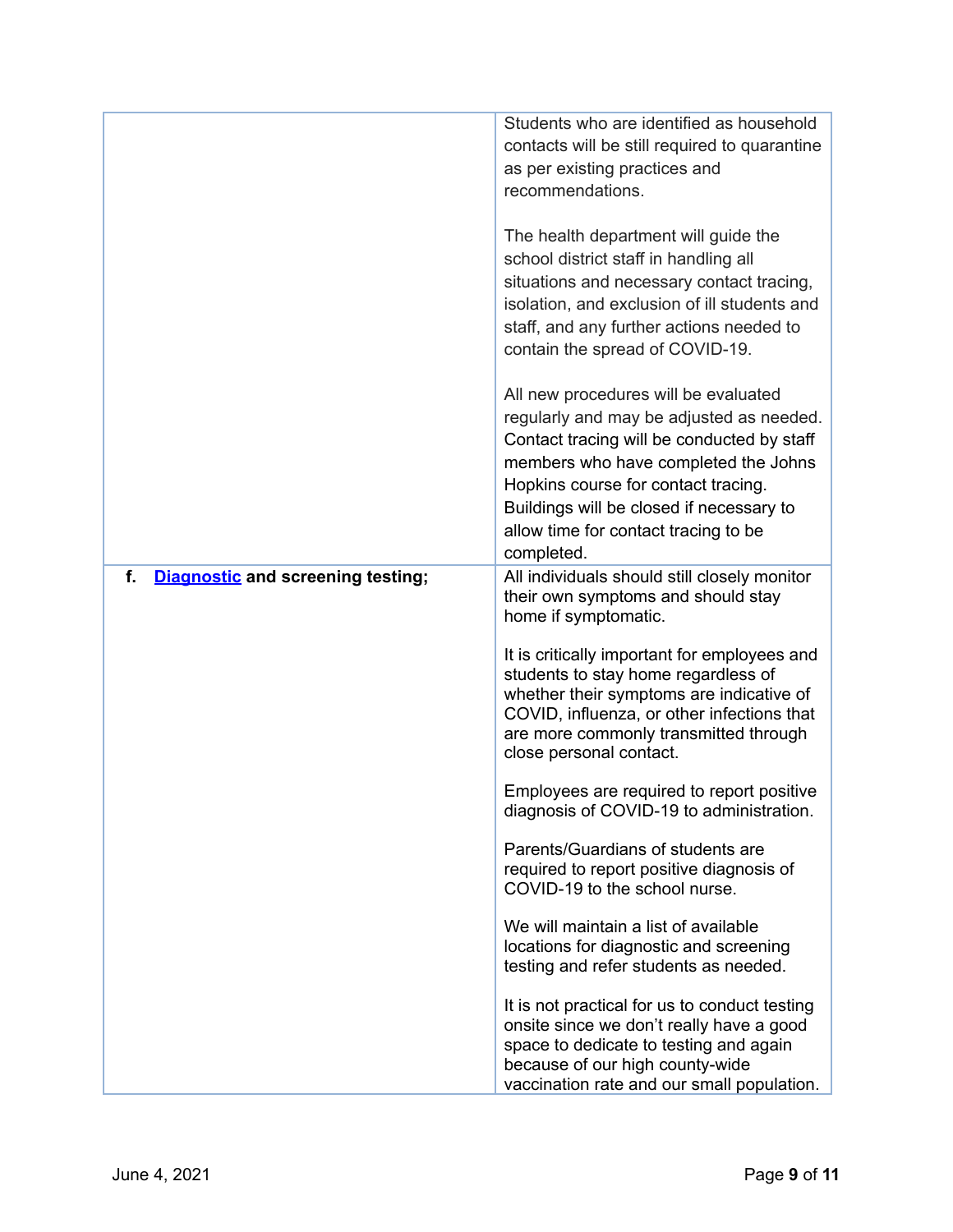| g. Efforts to provide <b>vaccinations to</b><br>school communities;                                                | Because we have a smaller population<br>than most schools, it is not really practical<br>for us to offer clinics on site. Our county<br>wide vaccination rate is nearly 70%. We<br>will offer transportation to clinic sites when<br>possible and release time if needed for<br>students to access vaccination clinics in<br>nearby areas. We will also continue to<br>support adults wishing to be vaccinated<br>by providing information about clinics and<br>working with them as needed to attend<br>those clinics. |
|--------------------------------------------------------------------------------------------------------------------|-------------------------------------------------------------------------------------------------------------------------------------------------------------------------------------------------------------------------------------------------------------------------------------------------------------------------------------------------------------------------------------------------------------------------------------------------------------------------------------------------------------------------|
| h. Appropriate accommodations for<br>students with disabilities with respect<br>to health and safety policies; and | Students with disabilities will have access<br>to the same programs and opportunities<br>as non-disabled peers, as well as<br>accommodations detailed within their IEP<br>or 504 plan based on their individual<br>needs.                                                                                                                                                                                                                                                                                               |
| Coordination with state and local health<br>i.<br>officials.                                                       | We will communicate with the Department<br>of Health and other appropriate agencies<br>through the offices of the school nurses<br>and the Superintendent as needed. We<br>will continue to participate in regional<br>meetings to ensure that we have the most<br>up to date information that is available.                                                                                                                                                                                                            |